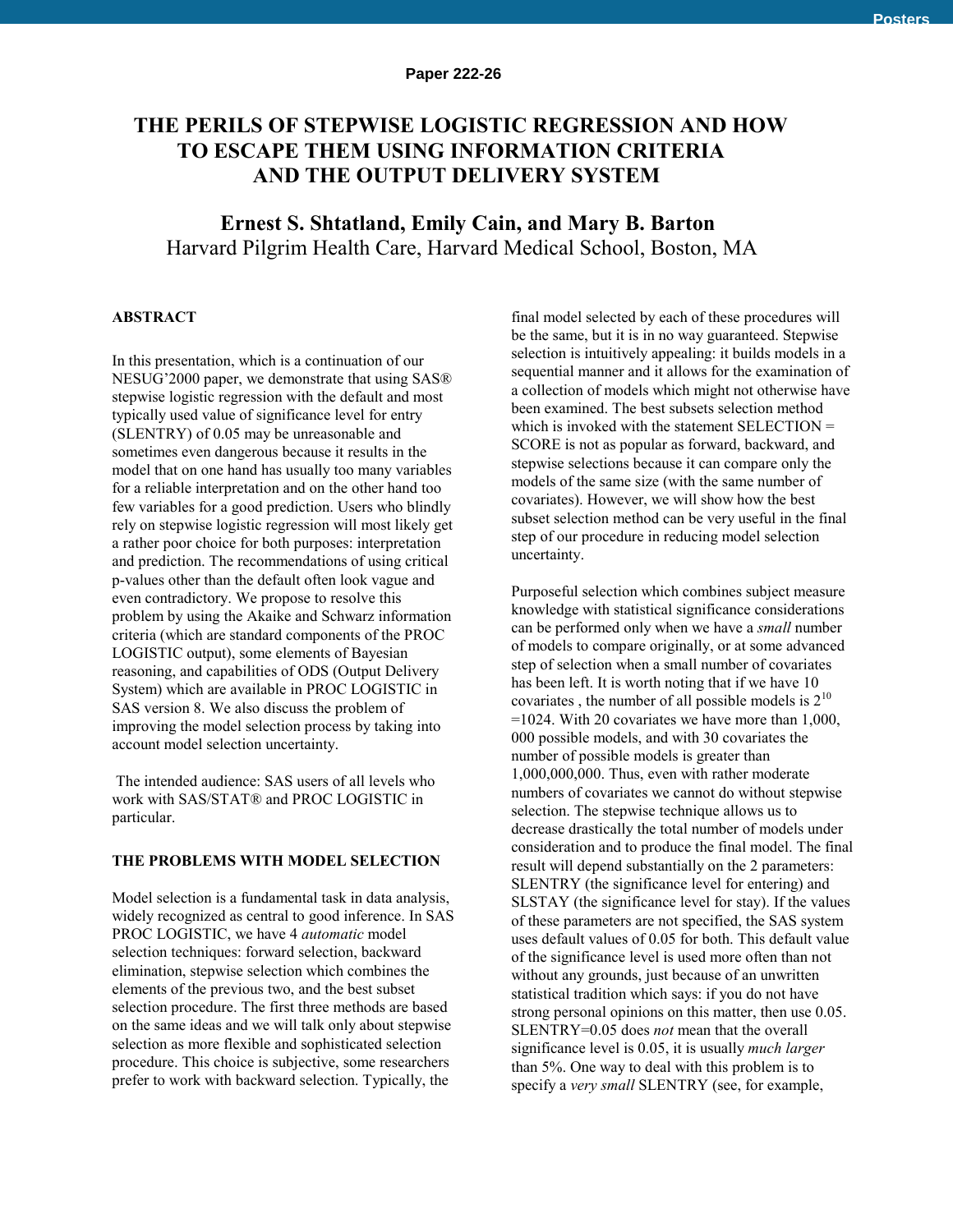SAS Institute Inc. (1995), p. 51). But how small? Is it enough to have SLENTRY=0.01? Or do we need SLENTRY=0.001?

On the other hand, in Hosmer and Lemeshow (1989), p. 108, the choice of SLENTRY =  $0.05$  is described as too stringent, often excluding important variables from the model. Hosmer and Lemeshow propose to use the range from 0.15 to 0.25 and even to 0.30. Thus, we have very substantial deviations in the *opposite* directions from the default value of 0.05. These recommendations to use on one hand values of SLENTRY much smaller than 0.05 and on the other hand much larger than 0.05, seem contradictory. This apparent contradiction can be resolved if we reject the idea of a *single* model choice as a dogma. In reality, there is no one "supermodel" which is good for all purposes, and even in the same study we might often need at least *two* types of models: one for description / interpretation and another for prediction. These two types of models are different and as such they require different ranges for SLENTRY. An apparent arbitrariness in specifying SLENTRY values from 0.001 to 0.01 to 0.05 for explanatory models and from 0.15 to 0.25 to 0.30 for predictive models reduces the degree of confidence in our process as governed by some rationale as opposed to a trial and error method. This arbitrariness adds much of uncertainty to the selection process and can reduce substantially the degree of automation in stepwise selection. This automation is perhaps the most important virtue of stepwise logistic regression. Thanks to this feature and in spite of all the criticism, stepwise logistic regression has been used and will be used widely just because there is no realistic alternative.

The choice of SLENTRY is perhaps the most difficult and crucial aspect of using stepwise logistic regression. We propose to resolve the problem of the apparent arbitrariness in specifying SLENTRY values by using the Akaike and Schwarz information criteria (which are the standard components of the PROC LOGISTIC output), some elements of Bayesian reasoning, and capabilities of ODS (Output Delivery System) which are available in PROC LOGISTIC in SAS version 8.

In addition, we propose to use the best subsets selection method (SELECTION = SCORE) which helps us to overcome, at least partly, the model uncertainty problem on the purely frequentist grounds.

#### **MODEL SELECTION AND INFORMATION**

#### **CRITERIA**

The basic idea behind the information criteria is penalizing the likelihood for the model complexity the number of explanatory variables used in the model (see, for example, Akaike (1983)). The most popular in this family are the Akaike information criterion (AIC) and Schwarz information criterion (SC). The AIC and SC can be defined by the equations:

 $AIC = -2logL(M) + 2*K$  (1)  $SIC = -2logL(M) + (logN)*K$ 

where logL(M) is the maximized log likelihood for the fitted model, N is the sample size and K is the number of covariates including an intercept. It can be seen that AIC and SC have some important optimal properties, often complementary, which justify choosing precisely these information criteria out of the entire family.

As shown in Stone (1977), AIC is asymptotically *equivalent* to the cross-validation criterion which is based on predictive ideas. Moreover, AIC is considered a cornerstone of the modern approach to prediction. Striving predominantly for good prediction, AIC sometimes tends to select more covariates than it seems necessary. And last but not least, model comparisons based on AIC are asymptotically *equivalent* to those based on Bayes factors if the prior information is comparable to the information in the likelihood (i.e. in the data), see Kass and Raftery (1995).

It is interesting that the *implied* significance level varies for AIC from 30% to 15-16% as the sample size increases. More exactly, the use of AIC is *equivalent* asymptotically to the stepwise procedure with a critical level of 15.7% (see for example, Atkinson (1981) or Lindsey  $&$  Jones (1998)). Thus, we can see that this interval of the implied significance level for AIC closely corresponds to the interval of SLENTRY recommended for predictive models (15% - 30%). The asymptotic equivalence of AIC and stepwise logistic regression with the critical level of 15.7% is especially important. It can be interpreted as a proper *theoretical* justification for using this interval for SLENTRY and especially the critical level of 15 - 16% for large sample sizes. Note that these results on critical values were derived originally from simulation studies. It can be suggested that using the AIC implied significance levels is much more valid and convincing than working with more or less arbitrary levels of SLENTRY.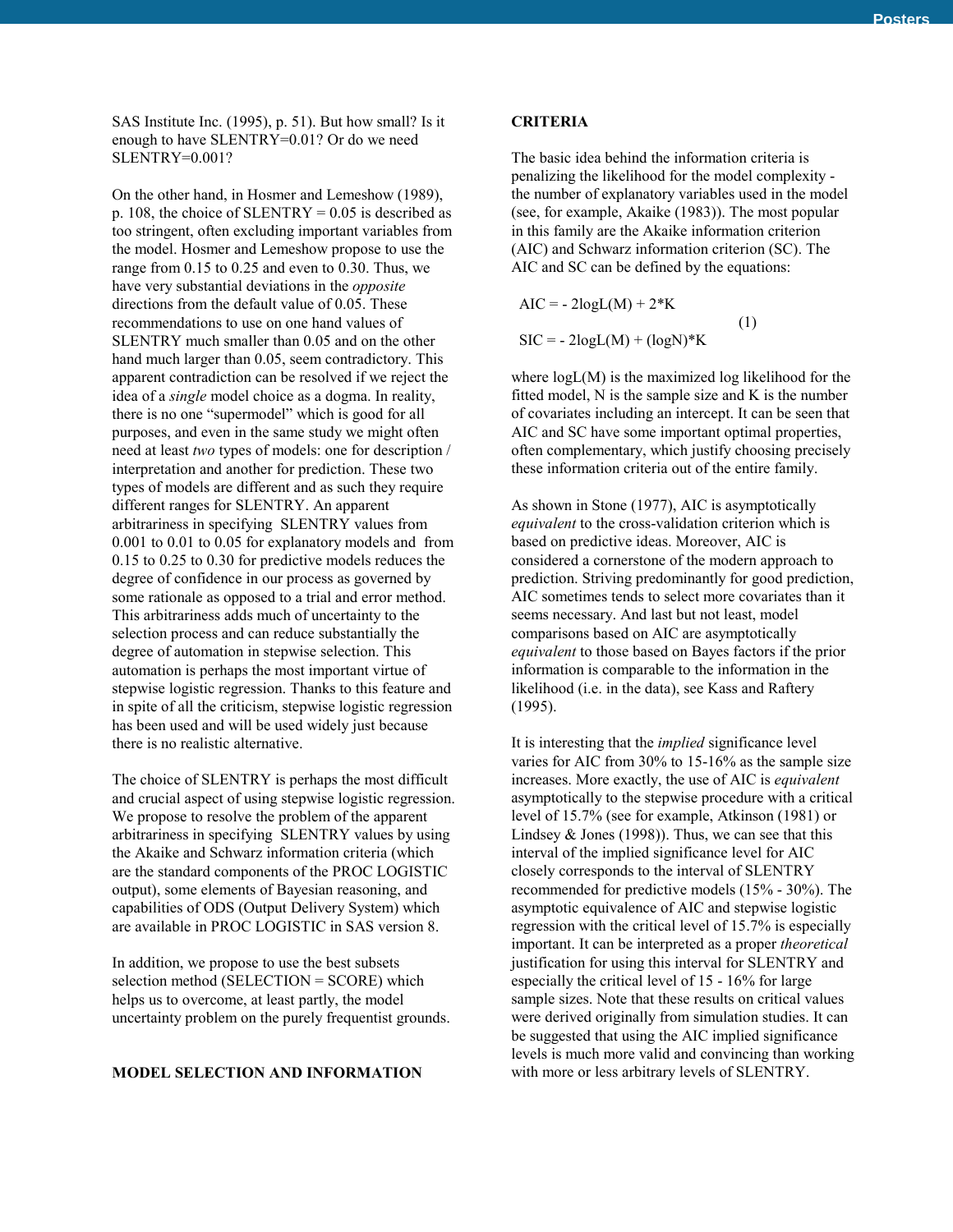Compare the AIC-based approach with the following strategy recommended in Hosmer and Lemeshow (1999), p.184: "In many applications it may make sense to use 25-50 percent to allow more variables to enter than will ultimately be used and then narrow the field of selected variables using  $p \le 0.15$  to obtain a multivariable model for further analysis." Some uncertainty can be seen in this recommendation. So, is not it better from the very beginning to rely on the AIC-implied significance level?

Unlike AIC, SC is consistent: the probability of choosing incorrectly a bigger model converges to 0 as the sample size increases. Also, asymptotically SC provides the *shortest code length* data description (see Dawid (1992) and references therein). And most importantly, when the prior information is small relative to the information in the data (more exactly, when the amount of information in the prior is equal to that in one observation),  $exp(-SC / 2)$  provides a surprisingly good approximation to the Bayes factor. According to Kass and Wasserman (1995), SC may be competitive with and even preferable to the more sophisticated Bayesian methods. SC is a part of the standard output of PROC LOGISTIC. Note that although SC (and AIC) optimal properties related to the Bayes factor approximations are asymptotic, the sample sizes needed to provide accuracy of the approximation are not prohibitively large (Kass and Wasserman (1995)). According to Kass and Raftery (1995) and Kass and Wasserman (1995), SC functions as a "fully automatic Occam's razor", which is very useful for reporting results in scientific communication.

Thus, AIC and SC that originated within a purely frequentist approach, serve as a bridge between Bayesian and frequentist methods. They can emulate the Bayesian approach in two extreme and opposite situations: when the priors are as important as the likelihood (i.e. the data), and when the priors are of little importance. This is another example of AIC and SC being mutually complementary (this time from a Bayesian standpoint). It emphasizes a particular significance of AIC and SC in the family of information criteria. We have to remember that for large sample sizes AIC and SC are supported from the Bayesian standpoint. Note also that we can use AIC and SC absolutely "free": they are components of the standard output of PROC LOGISTIC. Summarizing the properties of AIC and SC, we can suggest using the AIC-optimal model for prediction, and the SC-optimal model for description and interpretation.

### **THE OUTPUT DELIVERY SYSTEM (ODS) IN MODEL SELECTION**

The most serious problem in using AIC and SC for model selection is that this process is not automated. The method of calculating AIC and SC for *every possible* submodel with the following direct comparison is impractical (see above in the section on stepwise regression), and we obviously need some shortcuts. One of the possible shortcuts is to use the stepwise selection method with SLENTRY = 1 and  $SLSTAY = 1$  (we can use here any number sufficiently close to 1). As a result, we will get the sequence of models starting with the null model and ending with the full model (all the explanatory variables included). It is natural to call this sequence the *stepwise sequence*. Note that the stepwise sequence is optimal from a maximum likelihood standpoint. It is important also that we use here the stepwise procedure in a way different from the one used typically. Instead of getting a *single* stepwise pick for some specific SLENTRY value (for example, 0.05 or 0.15, etc.), we propose to work with the entire sequence. In doing so, we reduce the total number of  $K = 2^P$  potential candidate models to the manageable number of P models. In our example with 34 explanatory variables, we reduce the number of candidate models from  $2^{34}$  (more than 16,000,000,000) to just 34. It is worth noting that the stepwise sequence contains (in a very condensed form) *any* stepwise model for *any* possible significance level.

Then, if we use PROC LOGISTIC with the following ODS statements:

## ods output ModelBuildingSummary=SUM; ods output FitStatistics=FIT;

we get the data sets SUM and FIT that contain Summary of Stepwise Procedure and the values of AIC and SC for the members of the stepwise sequence. For convenience, we separate the data set FIT into two data sets: AIC and SC (34 observations in each) which contain the values of criteria AIC and SC correspondingly. By using PROC MEANS and the MERGE statement, it is easy now to find the minimum of AIC and SC and the corresponding AIC- and SCoptimal submodels. Also, it is highly recommended to apply PROC PLOT and visualize the behavior of AIC and SC *vs.* the model size. Usually, the AIC plot has a 'U' shape with a plateau around the minimum. On the other hand, the SC graph has typically a 'V' shape with a substantially smaller number of 'nearly' optimal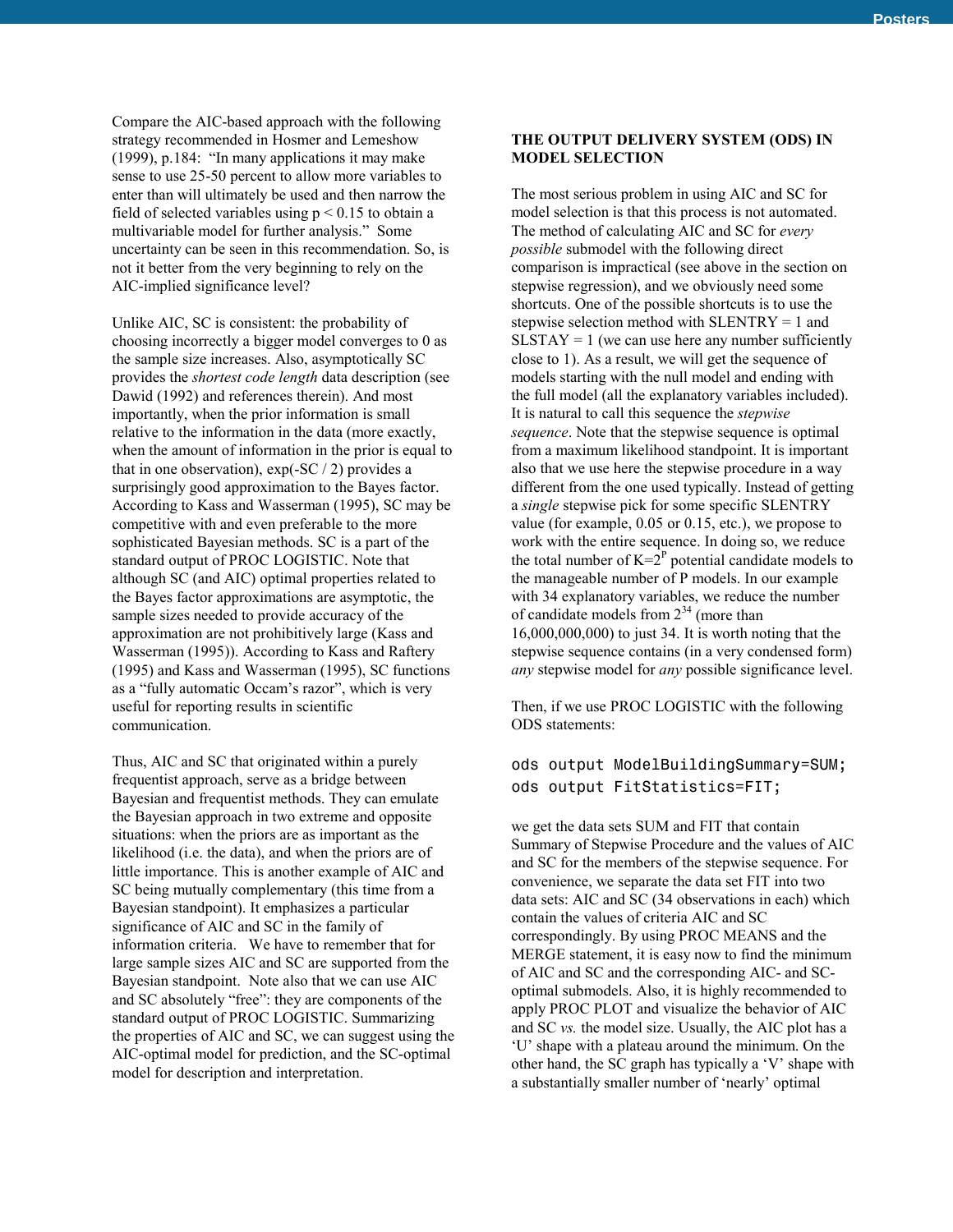models. In our example with 34 explanatory variables, the SC-optimal model contains 7 covariates, the default stepwise pick has 13 variables, and the AICoptimal model contains 19 predictors. So the default stepwise choice is located literally halfway between SC- and AIC- optimal models. As a result, the default stepwise model (which is used much more often than it deserves) contains 6 more variables than we need for reliable description/interpretation of the data, and 6 less predictors to be a good predictive model. It is unlikely that starting with the default stepwise model, in the course of purposeful selection we would easily arrive at SC-optimal model if we are interested in interpretation or at AIC-optimal model if we are interested in prediction. Note also that the SC-optimal model corresponds to SLENTRY = 0.0028 and AICpick to  $SLENTRY = 0.1271$ , which is reasonably close to 0.1571 taking into account that the number of observations in our example is equal to 2629. It is also important that when building a model for description / interpretation and working with SC (which is consistent) we do not have such a yardstick as 15-16% for AIC. So we should rely only on the concrete values of SC and their implied significance levels. In our example we can see that SC sets a very low p-value of 0.0028 *automatically*, based on the data and functioning as a "fully automatic Occam's razor".

#### **INCLUDING THE BEST SUBSET SELECTION PROCEDURE INTO MODEL SELECTION**

In the sections above we have discussed the procedure which is the combination of stepwise selection of covariates with information criteria AIC and SC. The first step of this procedure is automated stepwise selection with  $SLENTRY = 1$  that reduces the number of potential candidate models from usually enormous to manageable. The second step is finding SC-optimal and AIC-optimal models. This step can be also made automatic thanks to ODS. Let  $k_{AIC}$  and  $k_{SC}$  be the numbers of covariates in AIC- and SC-optimal models correspondingly. Obviously, it would be too simplistic to recommend SC- and AIC-optimal models of the stepwise sequence as the best models for description / interpretation and prediction correspondingly.

First of all, there is a number of *nearly optimal* models in the vicinity of AIC- and SC-optimal choices. These nearly optimal models make a plateau around AIC and SC picks. The number of nearly optimal models is usually larger for AIC, and smaller for SC. These suboptimal models can be added to the optimal ones to create a pool of potential candidates.

Second, we should remember that AIC- and SCoptimal and nearly optimal models have been chosen from the *stepwise sequence only,* not from *all* possible models. It has been to our advantage because we can afford looking for optimum only for much smaller subset of models. At the same time, it is an obvious disadvantage because we screen only a small portion of all possible models. The problem can be resolved by using best subset regression. The method of best subset selection can provide a computationally efficient way to screen many more possible models. Note that this method becomes especially efficient only if we limit ourselves to a small number of model sizes of interest. We propose to use only the model sizes of the AIC- and SC-optimal and nearly optimal members of the stepwise sequence. For example, sizes:  $k_{AIC} - 2$ ,  $k_{AIC} - 1$ ,  $k_{AIC}$ ,  $k_{AIC} + 1$ , and  $k_{AIC} + 2$  for predictive models, and  $k_{SC}$  – 2,  $k_{SC}$  – 1,  $k_{SC}$ ,  $k_{SC}$  + 1,and  $k_{SC}$  + 2 for models for description /interpretation. In short, we can say: 2 models to the left and 2 models to the right from the optimal model; or 1 model to the left and 1 model to the right, etc.

It is worth noting that the OUTPUT of the original best models selection procedure provides only score statistics and the list of covariates with no coefficient estimates, odds ratios, AIC, SC and other statistics. That is why the procedure is not *fully automated* and models of different sizes cannot be compared directly. By using an ODS statement

#### ods output BestSubsets=Best\_Subsets;

and a macro we can simultaneously run logistic regressions for *all* selected model sizes of interest (around  $k_{AIC}$  and  $k_{SC}$ ), and for a specified value of the BEST option (for example,  $\text{BEST} = 3, 4, 5, \text{etc.}$ ). As a result we can suggest a number of separate alternative models (for interpretation or prediction). It contradicts common practice: to search for a reasonable model and then to settle on a *single* choice, ignoring the model uncertainty uncovered in the search. In doing so, we most likely underestimate the total uncertainty, work with too narrow confidence intervals, and make poor predictions. Model selection uncertainty can be an order of magnitude worse than parameter uncertainty (see Draper (1995), pp. 84-85). Precisely this common practice mentioned above, is characterized in (Breiman (1992), p. 738) as "a quiet scandal in the statistical community". That is why it is recommended in Harrell, Lee and Mark (1996): "If doing stepwise variable selection, present a summary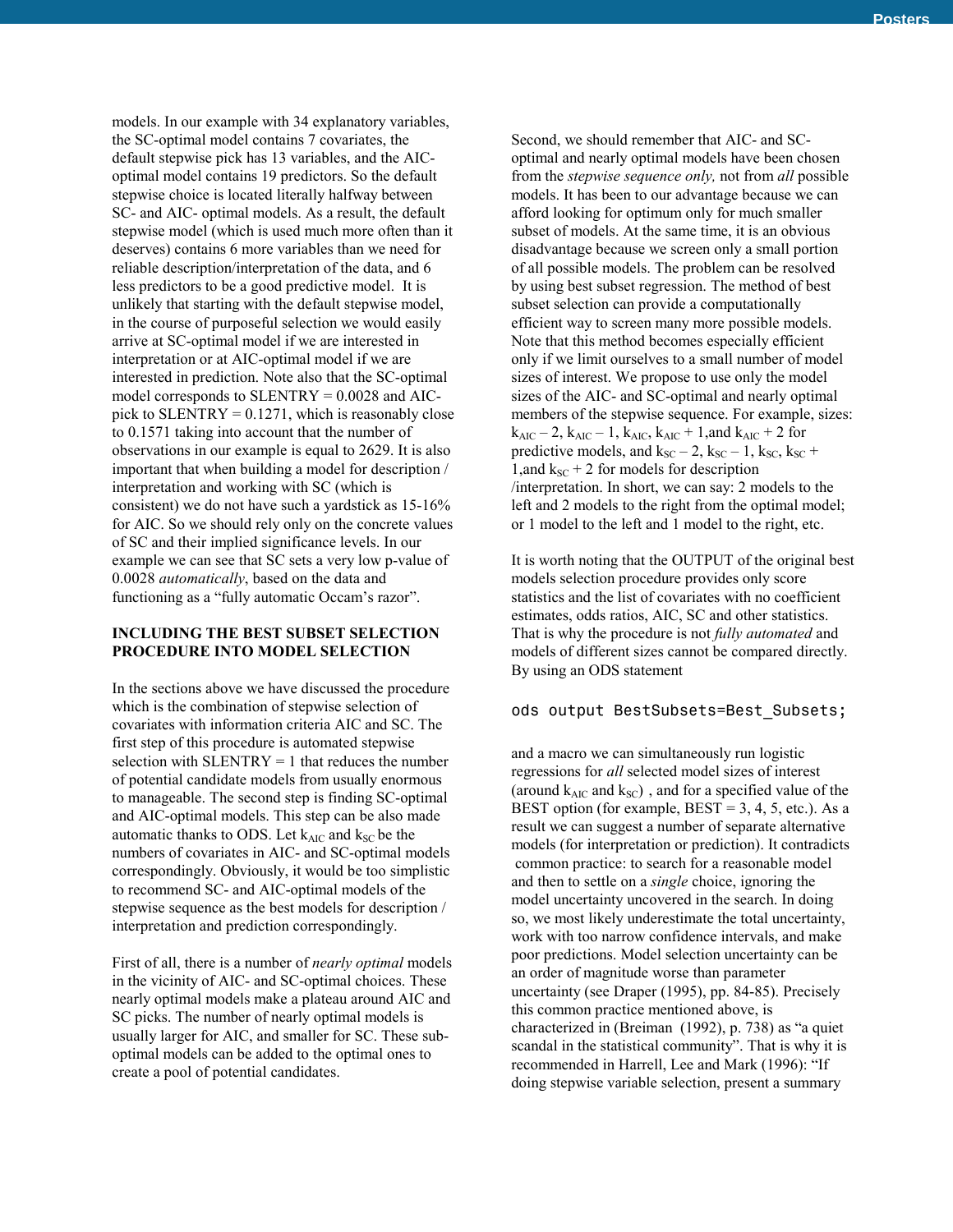table depicting the variability of the list of 'important factors' selected over the bootstrap samples or crossvalidations". The problem is that both computerintensive methods, cross-validation and bootstrapping, are unavailable in SAS, version 8.

#### **CONCLUSIONS**

We propose a three-step procedure:

- 1) Using stepwise regression with  $SLENTRY = 1$ and building the stepwise sequence;
- 2) Finding AIC / SC- optimal and sub-optimal models for the stepwise sequence;
- 3) Applying best subset selection to the sample sizes that correspond to AIC/SC-optimal and nearly optimal models.

*All* three steps are *automated* by using the capabilities of ODS and the macro language.

The resulting, usually *small* number of separate alternatives can either be used by an investigator in further purposeful selection (a purely frequentist approach), or can be averaged in a Bayesian manner by using the weights based on AIC (see , for example, Shtatland *et al* (2000)). In both cases, model selection uncertainty is taken into account at least partly.

## **ACKNOWLEDGMENTS**

The authors would like to thank Irina L. Miroshnik and Inna Dashevsky for helpful discussions and assistance in writing the macro.

#### **REFERENCES**

Akaike, H. (1983). Information measures and model selection. *Bulletin of the International Statistical Institute*, **50**, 277-290.

Atkinson, A. C. (1981). Likelihood ratios, posterior odds and information criteria. *Journal of Econometrics*, **16**, 15-20.

Breiman, L. (1992). The little bootstrap and other methods for dimensionality selection in regression: Xfixed prediction error. *Journal of the American Statistical Association*, **87**, 738-754.

Dawid, A. P. (1992). Prequential analysis, stochastic complexity and Bayesian inference. In *Bayesian Statistics 4*, eds. J. M. Bernardo et al. Oxford: Oxford Science Publications, 109-125.

Draper, D. (1995). Assessment and propagation of model uncertainty (with discussion). *Journal of the Royal Statistical Society, Series B* **57**, 45-97.

Harrell, F. E., Lee, K. & Mark, D. B. (1996). Multivariable prognostic models: issues in developing models, evaluating assumptions and adequacy, and measuring and reducing errors. *Statistics in Medicine*, **15**, 361-387.

Hosmer, D. W. & Lemeshow, S. (1989). *Applied Logistic Regression,* New York: John Wiley & Sons, Inc.

Hosmer, D. W. & Lemeshow, S. (1999). *Applied Survival Analysis,* New York: John Wiley & Sons, Inc.

Kass, R. E. & Raftery, A. E. (1995). Bayes factors. *Journal of the American Statistical Association*, **90**, 773-795.

Kass, R. E. & Wasserman, L. (1995). A reference Bayesian test for nested hypotheses and its relationship to the Schwarz criterion. *Journal of the American Statistical Association*, **90**, 928-934.

Lindsey, J. K. & Jones, B. (1998) Choosing among generalized linear models applied to medical data. *Statistics in Medicine*, **17**, 59-68.

SAS Institute Inc. (1995). *Logistic Regression Examples Using the SAS System*, *Version 6,* Cary, NC: SAS Institute Inc.

Shtatland, E. S., Moore, S., Dashevsky, I., Miroshnik, I., Cain, E. & Barton, M. B. (2000). How to be a Bayesian in SAS: Model selection in PROC LOGISTIC and PROC GENMOD. *NESUG'2000 Proceedings*, Northeast SAS Users Group, Inc., 724-732.

Stone, M. (1977). An asymptotic equivalence of choice of model by cross-validation and Akaike's criterion. *Journal of the Royal Statistical Society, Series B* **39**, 44-47.